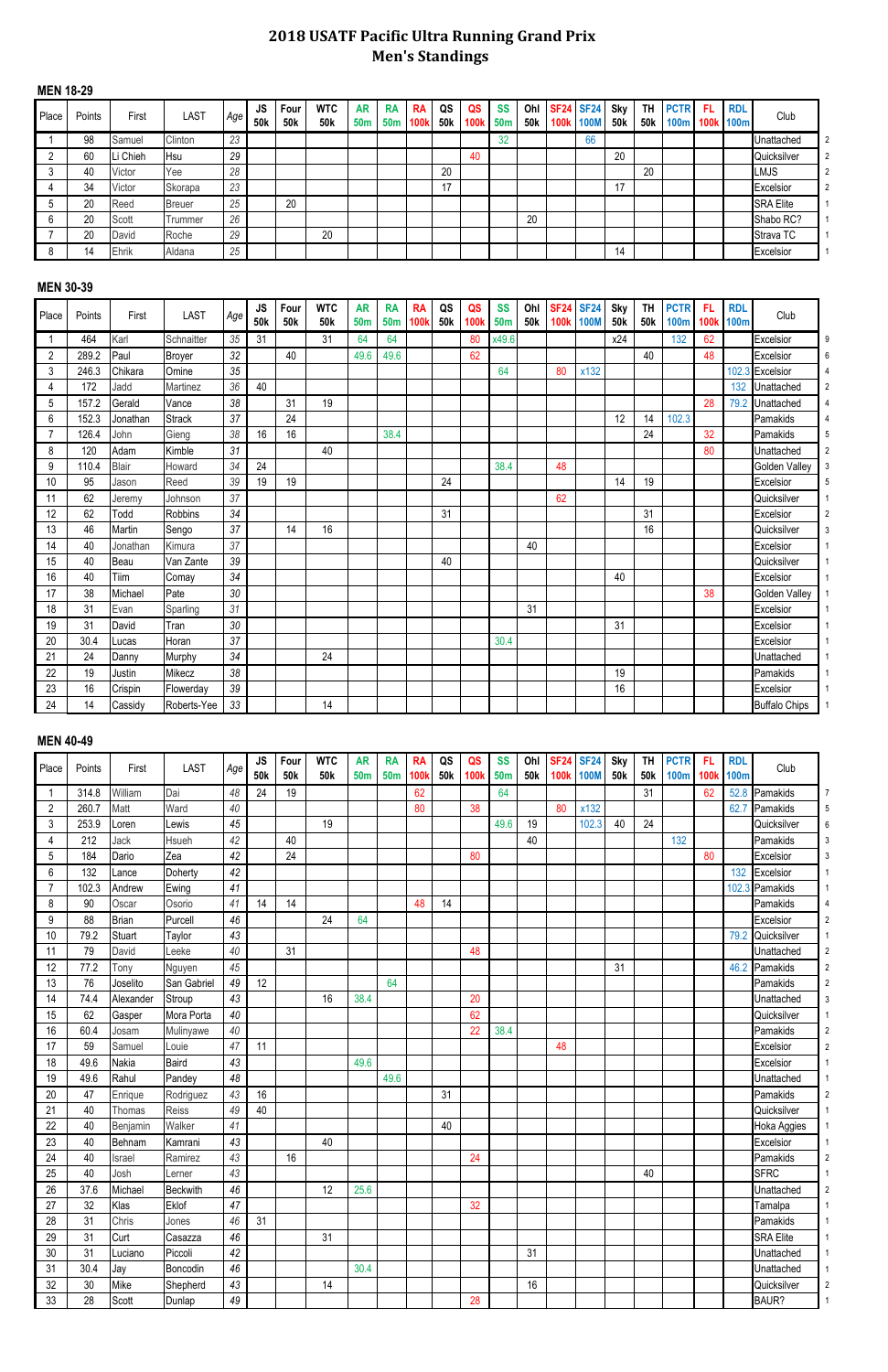| 34 | 28 | Alvin         | Lubrino   | 46 |    | 12 |  |  |          | 16 |    |  |  |  | Pamakids             |
|----|----|---------------|-----------|----|----|----|--|--|----------|----|----|--|--|--|----------------------|
| 35 | 24 | Travis        | Nutter    | 43 |    |    |  |  | 24       |    |    |  |  |  | Unattached           |
| 36 | 24 | Kent          | Dozier    | 42 |    |    |  |  |          |    | 24 |  |  |  | Pamakids             |
| 37 | 19 | Eric          | Sullivan  | 48 |    |    |  |  | 19       |    |    |  |  |  | Wolfpack             |
| 38 | 19 | Jeff          | Eisenman  | 43 | 19 |    |  |  |          |    |    |  |  |  | Quicksilver          |
| 39 | 18 | Anil          | Rao       | 42 |    |    |  |  |          | 18 |    |  |  |  | <b>Stevens Creek</b> |
| 40 | 16 | Brett         | Miller    | 41 |    |    |  |  | 16       |    |    |  |  |  | E Bay Elite          |
|    | 14 | Robert        | Johnson   | 47 |    |    |  |  |          | 14 |    |  |  |  | Fast & Fierce        |
| 42 | 14 | <b>I</b> Hart | Singh     | 44 |    |    |  |  |          |    | 14 |  |  |  | Unattached           |
| 43 | 19 | Freddy        | Fernandez | 4  |    |    |  |  | 10<br>L. |    |    |  |  |  | Pamakids             |

#### **MEN 50-59**

| Place          | Points | First   | <b>LAST</b> | Age | <b>JS</b><br>50 <sub>k</sub> | Four<br>50 <sub>k</sub> | <b>WTC</b><br>50 <sub>k</sub> | <b>AR</b><br><b>50m</b> | <b>RA</b><br><b>50m</b> | <b>RA</b><br><b>100k</b> | QS<br>50 <sub>k</sub> | QS<br><b>100k</b> | <b>SS</b><br>50 <sub>m</sub> | Ohl<br>50k | <b>SF24</b> | <b>SF24</b><br>100k 100M | Sky<br>50 <sub>k</sub> | <b>TH</b><br>50 <sub>k</sub> | <b>PCTR</b><br><b>100m</b> | <b>FL</b> | <b>RDL</b><br>100k 100m | Club                 |
|----------------|--------|---------|-------------|-----|------------------------------|-------------------------|-------------------------------|-------------------------|-------------------------|--------------------------|-----------------------|-------------------|------------------------------|------------|-------------|--------------------------|------------------------|------------------------------|----------------------------|-----------|-------------------------|----------------------|
|                | 387    | Jean    | Pommier     | 53  | 40                           |                         |                               |                         | 64                      |                          |                       | 80                |                              | 40         |             | 132                      | 31                     |                              |                            |           |                         | Quicksilver          |
| $\overline{c}$ | 312.4  | Chuck   | Amital      | 59  |                              |                         |                               |                         |                         |                          |                       | 32                | 38.4                         |            |             |                          | 11                     | 19                           | 132                        | 80        |                         | Pamakids             |
| 3              | 289    | Ray     | Sanchez     | 51  |                              |                         | 31                            | 64                      |                         |                          |                       | 62                |                              |            |             |                          |                        |                              |                            |           |                         | 132 Buffalo Chips    |
| 4              | 239.3  | Charles | Blakeney    | 55  |                              |                         |                               |                         |                         | 80                       |                       | 38                |                              |            |             |                          | 19                     |                              | 102.3                      |           |                         | Quicksilver          |
| 5              | 160    | Cliff   | Lentz       | 53  |                              |                         | 40                            |                         |                         |                          | 40                    |                   |                              |            |             |                          | 40                     | 40                           |                            |           |                         | Excelsior            |
| 6              | 142.3  | Ken     | Hurst       | 57  |                              | 40                      |                               |                         |                         |                          |                       |                   |                              |            |             |                          |                        |                              |                            |           | 102.3                   | Quicksilver          |
| 7              | 112    | Jerry   | Flanagan    | 52  | 24                           |                         |                               |                         |                         |                          |                       |                   | 64                           |            |             |                          | 24                     |                              |                            |           |                         | Pamakids             |
| 8              | 101.6  | Phil    | Sanderson   | 50  |                              |                         |                               | 49.6                    |                         |                          | 21                    |                   |                              |            |             |                          |                        | 31                           |                            |           |                         | Tamalpa              |
| 9              | 88     | Mike    | Kreaden     | 55  |                              |                         |                               | 38.4                    |                         |                          |                       |                   | 49.6                         |            |             |                          |                        |                              |                            |           |                         | <b>Stevens Creek</b> |
| 10             | 81     | Todd    | Glieden     | 51  |                              |                         | 11                            |                         |                         |                          |                       |                   |                              |            | 62          |                          | 8                      |                              |                            |           |                         | <b>LMJS</b>          |
| 11             | 79     | Mark    | Tanaka      | 51  |                              |                         |                               |                         |                         |                          |                       | 48                |                              | 31         |             |                          |                        |                              |                            |           |                         | Quicksilver          |
| 12             | 61     | Edmundo | Vitocruz    | 51  |                              |                         | 12                            |                         |                         |                          | 24                    |                   |                              |            |             |                          | 9                      | 16                           |                            |           |                         | <b>LMJS</b>          |
| 13             | 59     | Nattu   | Natraj      | 54  |                              | 31                      |                               |                         |                         |                          |                       | 28                |                              |            |             |                          |                        |                              |                            |           |                         | Quicksilver          |
| 14             | 58     | Chris   | Gladding    | 58  |                              |                         | 24                            |                         |                         |                          |                       | 22                |                              |            |             |                          | 12                     |                              |                            |           |                         | Quicksilver          |
| 15             | 43     | John    | Feeney      | 58  |                              |                         | 19                            |                         |                         |                          |                       | 24                |                              |            |             |                          |                        |                              |                            |           |                         | <b>Buffalo Chips</b> |
| 16             | 38     | Keith   | Lubliner    | 56  | 19                           | 19                      |                               |                         |                         |                          |                       |                   |                              |            |             |                          |                        |                              |                            |           |                         | Quicksilver          |
| 17             | 31     | Mark    | Murry       | 55  | 31                           |                         |                               |                         |                         |                          |                       |                   |                              |            |             |                          |                        |                              |                            |           |                         | Golden Valley        |
| 18             | 30.4   | Steve   | Larson      | 55  |                              |                         |                               | 30.4                    |                         |                          |                       |                   |                              |            |             |                          |                        |                              |                            |           |                         | <b>Buffalo Chips</b> |
| 19             | 25.6   | Ken     | Press       | 54  |                              |                         |                               | 25.6                    |                         |                          |                       |                   |                              |            |             |                          |                        |                              |                            |           |                         | Unattached           |
| 20             | 24     | Gary    | Saxton      | 57  |                              | 24                      |                               |                         |                         |                          |                       |                   |                              |            |             |                          |                        |                              |                            |           |                         | Quicksilver          |
| 21             | 24     | Bob     | Callaham    | 58  |                              |                         |                               |                         |                         |                          |                       |                   |                              | 24         |             |                          |                        |                              |                            |           |                         | Quicksilver          |
| 22             | 24     | John    | Edgcomb     | 59  |                              |                         |                               |                         |                         |                          |                       |                   |                              |            |             |                          |                        | 24                           |                            |           |                         | Tamalpa              |
| 23             | 19     | Dan     | Anderson    | 54  |                              |                         |                               |                         |                         |                          | 19                    |                   |                              |            |             |                          |                        |                              |                            |           |                         | <b>WVJS</b>          |
| 24             | 16     | John    | Spriggs     | 57  |                              |                         |                               |                         |                         |                          |                       |                   |                              |            |             |                          | 16                     |                              |                            |           |                         | Pamakids             |
| 25             | 16     | Ben     | Mundy       | 56  |                              |                         | 16                            |                         |                         |                          |                       |                   |                              |            |             |                          |                        |                              |                            |           |                         | Rebels               |
| 26             | 14     | Rick    | Rosenbaum   | 54  |                              |                         |                               |                         |                         |                          |                       |                   |                              |            |             |                          | 14                     |                              |                            |           |                         | <b>LMJS</b>          |
| 27             | 14     | James   | Yates       | 52  |                              |                         | 14                            |                         |                         |                          |                       |                   |                              |            |             |                          |                        |                              |                            |           |                         | Quicksilver          |
| 28             | 10     | Loren   | Crannell    | 51  |                              |                         |                               |                         |                         |                          |                       |                   |                              |            |             |                          | 10                     |                              |                            |           |                         | <b>LMJS</b>          |
| 29             | 10     | Stephen | Pearcy      | 57  |                              |                         | 10                            |                         |                         |                          |                       |                   |                              |            |             |                          |                        |                              |                            |           |                         | <b>Buffalo Chips</b> |

### **MEN 60-69**

| Place | Points | First   | LAST       | Age | <b>JS</b><br><b>50k</b> | Four<br>50 <sub>k</sub> | <b>WTC</b><br>50 <sub>k</sub> | <b>AR</b><br><b>50m</b> | <b>RA</b><br>50 <sub>m</sub> | <b>RA</b><br>100k | QS<br>50 <sub>k</sub> | QS<br><b>100</b> | <b>SS</b><br>50 <sub>m</sub> | Ohl<br>50 <sub>k</sub> | <b>SF24</b><br>100k | <b>SF24</b><br>100N | Sky<br><b>50k</b> | <b>TH</b><br>50 <sub>k</sub> | <b>PCTR</b><br><b>100m</b> | FL<br>100k | <b>RDL</b><br>100 <sub>m</sub> | Club                 |   |
|-------|--------|---------|------------|-----|-------------------------|-------------------------|-------------------------------|-------------------------|------------------------------|-------------------|-----------------------|------------------|------------------------------|------------------------|---------------------|---------------------|-------------------|------------------------------|----------------------------|------------|--------------------------------|----------------------|---|
|       | 210.2  | Dan     | Aspromonte | 62  |                         | 17                      | 20                            | 27.2                    |                              | 40                |                       | 40               |                              |                        |                     | 66                  |                   |                              |                            |            |                                | Quicksilver          | 6 |
|       | 133.7  | Joseph  | Swenson    | 62  |                         |                         |                               |                         |                              |                   | 17                    |                  |                              | 20                     |                     |                     | 20                | 20                           |                            |            | 56.1                           | Quicksilver          |   |
|       | 106    | Marc    | Klemencic  | 60  | 20                      |                         |                               |                         |                              |                   | 20                    |                  |                              |                        |                     |                     |                   |                              |                            |            | 66                             | Quicksilver          |   |
| 4     | 100    | Carl    | Jacob      | 65  | 14                      |                         | 12                            |                         | 32                           |                   | 14                    |                  |                              |                        |                     |                     | 14                | 14                           |                            |            |                                | Tamalpa              | 6 |
|       | 46.2   | Chuck   | Amital     | 60  |                         |                         |                               |                         |                              |                   |                       |                  |                              |                        |                     |                     |                   |                              |                            |            | 46.2                           | Pamakids             |   |
| 6     | 34     | Greg    | Durbin     | 61  |                         |                         |                               |                         |                              |                   |                       | 34               |                              |                        |                     |                     |                   |                              |                            |            |                                | Quicksilver          |   |
|       | 34     | Steven  | Patt       | 69  |                         |                         |                               |                         |                              |                   |                       |                  |                              |                        |                     |                     | 17                | 17                           |                            |            |                                | Quicksilver          |   |
| 8     | 32     | Richard | Averett    | 65  |                         |                         |                               | 32                      |                              |                   |                       |                  |                              |                        |                     |                     |                   |                              |                            |            |                                | Tamalpa              |   |
| 9     | 31     | Stephen | Strauss    | 63  | 17                      |                         | 14                            |                         |                              |                   |                       |                  |                              |                        |                     |                     |                   |                              |                            |            |                                | Quicksilver          |   |
| 10    | 20     | Nile    | Sousa      | 63  |                         | 20                      |                               |                         |                              |                   |                       |                  |                              |                        |                     |                     |                   |                              |                            |            |                                | ShadowChase?         |   |
|       | 17     | Jeff    | Jones      | 64  |                         |                         |                               |                         |                              |                   |                       |                  |                              | 17                     |                     |                     |                   |                              |                            |            |                                | BAUR?                |   |
| 12    | 17     | Kitt    | Flynn      | 65  |                         |                         | 17                            |                         |                              |                   |                       |                  |                              |                        |                     |                     |                   |                              |                            |            |                                | Rebels               |   |
| 13    | 14     | Mike    | Palmer     | 64  |                         |                         |                               |                         |                              |                   |                       |                  |                              | 14                     |                     |                     |                   |                              |                            |            |                                | <b>LMJS</b>          |   |
| 14    | 12     | James   | Yee        | 68  | 12                      |                         |                               |                         |                              |                   |                       |                  |                              |                        |                     |                     |                   |                              |                            |            |                                | <b>Buffalo Chips</b> |   |

#### **MEN 70-79**

| Place | Points  | First   | <b>LAST</b> | Age | JS.<br><b>50k</b> | Four<br>50k | <b>WTC</b><br>50 <sub>k</sub> | <b>AR</b><br>50 <sub>m</sub> | <b>RA</b><br>50 <sub>m</sub> | <b>RA</b><br><b>100k</b> | QS<br><b>50k</b> | QS<br>100 | <b>SS</b><br>50 <sub>m</sub> | Ohl<br><b>50k</b> | <b>100</b> | <b>SF24 SF24</b><br>: 100M | Sky<br>50 <sub>k</sub> | <b>TH</b><br>50 <sub>k</sub> | <b>PCTR</b><br><b>100m</b> | FL<br><b>100k</b> | <b>RDL</b><br>100m | Club        |
|-------|---------|---------|-------------|-----|-------------------|-------------|-------------------------------|------------------------------|------------------------------|--------------------------|------------------|-----------|------------------------------|-------------------|------------|----------------------------|------------------------|------------------------------|----------------------------|-------------------|--------------------|-------------|
|       | 129     | IJim    | Magill      | 74  | 15                |             |                               |                              |                              | 30                       | 15<br>ιυ         |           |                              |                   | 30         |                            | 15                     |                              |                            |                   |                    | Quicksilver |
|       | 49.5    | Eric    | Spector     | 74  |                   |             |                               |                              |                              |                          |                  |           |                              |                   |            |                            |                        |                              |                            |                   | 49.5               | Tamalpa     |
|       | 24      | Lynnard | Phipps      | 75  |                   |             |                               |                              |                              |                          |                  |           |                              |                   | 24         |                            |                        |                              |                            |                   |                    | Unattached  |
|       | 24      | Tim     | Hicks       | 74  | 10<br>14          |             |                               |                              |                              |                          |                  |           |                              |                   |            |                            | 12                     |                              |                            |                   |                    | Unattached  |
|       | 15      | Hans    | Schmid      | 78  |                   |             |                               |                              |                              |                          |                  |           |                              |                   |            |                            |                        | 15                           |                            |                   |                    | Tamalpa     |
|       | 15      | Charles | Savage      | 70  | 15                |             |                               |                              |                              |                          |                  |           |                              |                   |            |                            |                        |                              |                            |                   |                    | Tamalpa     |
|       | 10<br>ᅟ | Mike    | Moser       | 75  |                   |             |                               |                              |                              |                          |                  |           |                              |                   |            |                            |                        | 12                           |                            |                   |                    | Tamalpa     |